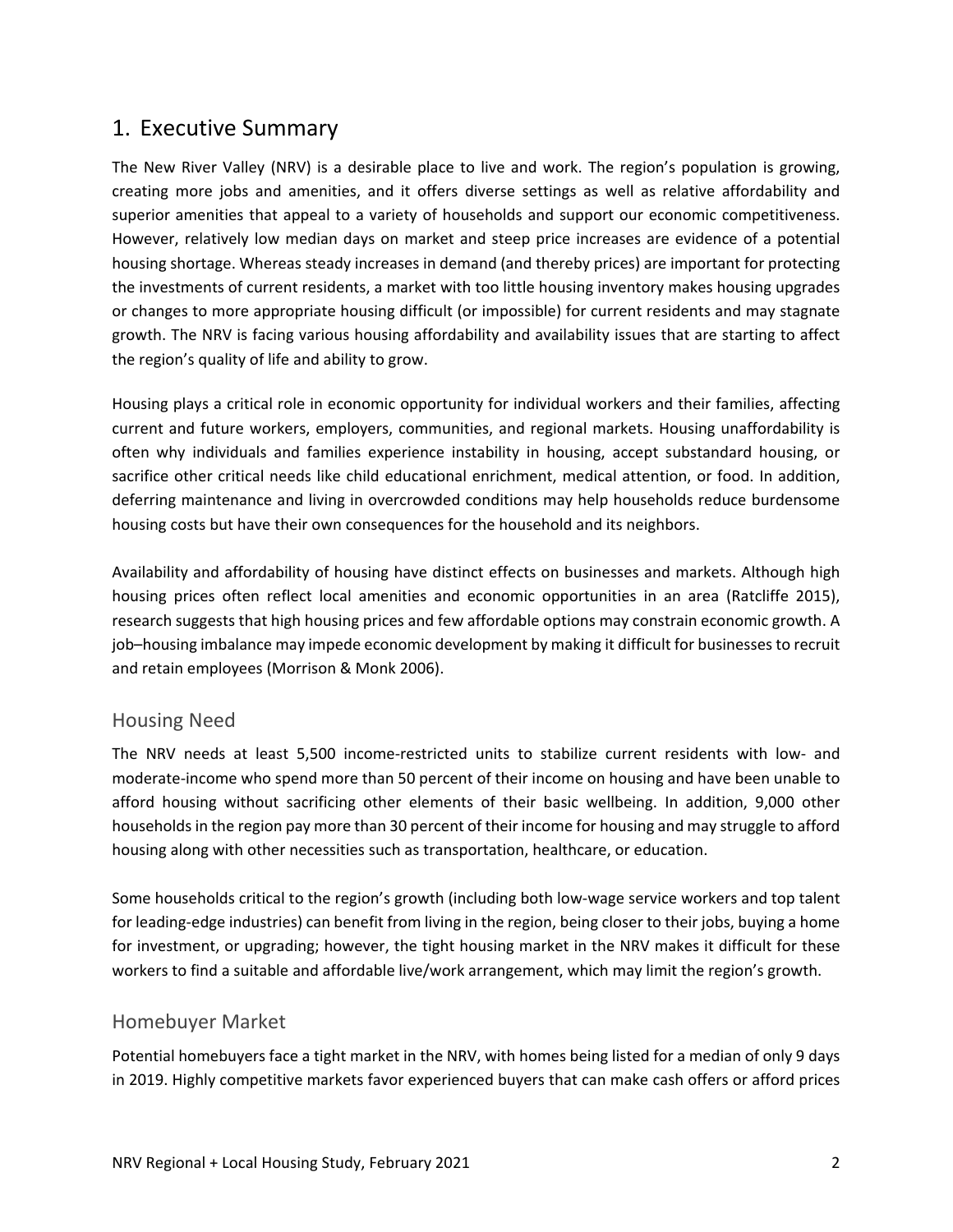above appraised value, and potential buyers who are less willing or able to make offers quickly are likely to be excluded from the market and may give up the search altogether.

Over the June 2018–May 2019 period, 1,650 homes were sold in the NRV, with the midrange price of homes (i.e., the 25<sup>th</sup> to 75<sup>th</sup> percentile range) between \$132,000 and \$275,000 and 13.5 median days on market. The NRV needs more homes in and slightly above this price range to relieve intense demand pressure on prices and market availability.

#### Rental Market

Median rents increased 38.5 percent from 2007–2017, which indicates strong demand in many communities(including the NRV'slarge university‐student population). The rental vacancy rate in the NRV is below 2.4%, and units throughout the region are likely to be rented nearly continuously. Employers, economic development professionals, service providers, and residents have expressed frustration with the tightness of the rental market. Employers explained that new employees have difficulty finding appropriate, high-quality rental housing when they accept jobs in the region. Many new residents prefer to rent, and those seeking to purchase homes often rent while they familiarize themselves with the area and endure a long home‐search or build a new home. Furthermore, prospective residents may decline a job in the region and move to another locality if they are unable to find a suitable apartment or house.

# Addressing Housing Need

Housing challenges will intensify without concerted leadership from local governments and support from current residents. Local governments must raise and dedicate funds to support low‐income households, encourage the development of a variety of housing choices and innovative approaches to density, and work *regionally* to establish *market‐wide* housing goals, policies, and programs. Local governments have tools available to help address housing, such as land use and zoning regulations and incentives, tax abatement, resource dedications, influence, development decision‐making, and support. However, each of these tools requires resources to develop and use appropriately. Incentivizing and removing barriers to developing suitable housing types for residents of all income levels is necessary to creating an inclusive, prosperous, happy, stable, and growing community.

Local governments cannot resolve housing challenges alone. Policies and programs require community commitment to inclusivity and support from philanthropists, businesses, and taxpayers. Tension exists between existing residents and new development because ample supply slows housing price increases and changes the landscapes that attracted current residents. However, real estate prices can stagnate without growth as places lose relevance and desirability. The value of continued development and redevelopment is realized over the long term, so stakeholders such as realtors, developers, and employers must speak up for prospective residents. Furthermore, residents must respond to the needs of workers and neighbors who struggle to get by. Finally, every stakeholder must understand that growing environmental awareness and increasing prices of land, labor, and materials imply that density and innovation are required to offer affordable, appropriate housing to our growing and changing population.